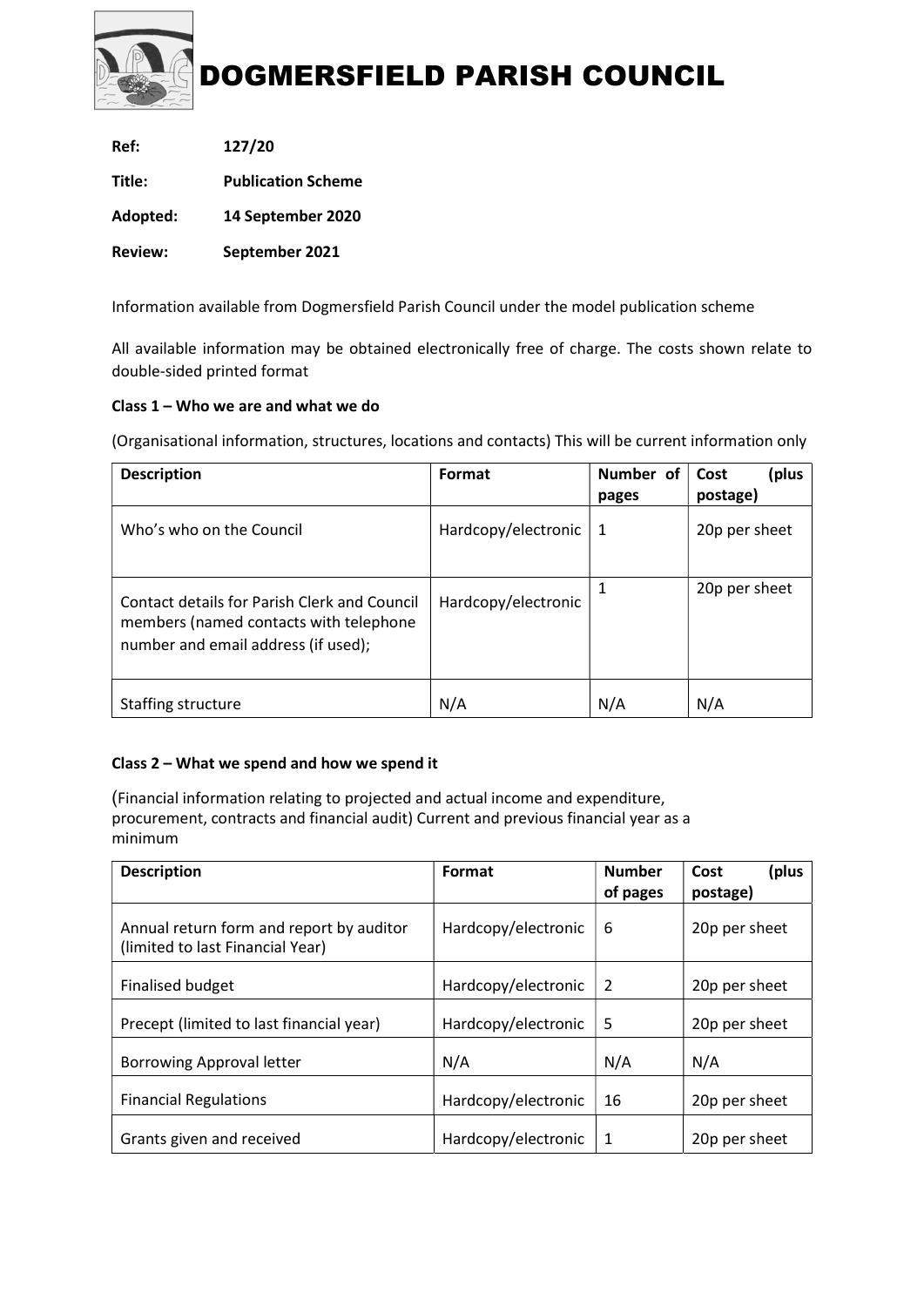

| List of current contracts awarded and value<br>of contract | Hardcopy/electronic |     | 20p per sheet |
|------------------------------------------------------------|---------------------|-----|---------------|
| Members' allowances and expenses                           | N/A                 | N/A | N/A           |

#### Class 3 – What our priorities are and how we are doing

(Strategies and plans, performance indicators, audits, inspections and reviews)

| <b>Description</b>                                                                          | Format              | <b>Number</b><br>of pages | plus)<br>Cost<br>postage) |
|---------------------------------------------------------------------------------------------|---------------------|---------------------------|---------------------------|
| Parish Plan                                                                                 | N/A                 | N/A                       | N/A                       |
| Annual Report to Parish or Community<br>Meeting (current and previous year as a<br>minimum) | Hardcopy/electronic | 6 average                 | 20p per sheet             |
| <b>Quality Status</b>                                                                       | N/A                 | N/A                       | N/A                       |
| Local charters drawn up in accordance with<br>DCLG guidelines                               | N/A                 | N/A                       | N/A                       |

#### Class 4 – How we make decisions

(Decision making processes and records of decisions) Current and previous council year as a minimum

| <b>Description</b>                                                                                                                                           | Format              | <b>Number</b>    | (plus<br>Cost |
|--------------------------------------------------------------------------------------------------------------------------------------------------------------|---------------------|------------------|---------------|
|                                                                                                                                                              |                     | of pages         | postage)      |
| Timetable of meetings (Council, any<br>committee/sub-committee meetings and<br>parish meetings)                                                              | Hardcopy/electronic | 1                | 20p per sheet |
| Agendas of meetings (as above)                                                                                                                               | Hardcopy/electronic | 3                | 20p per sheet |
| Minutes of meetings (as above) $-$ N.B. this<br>will exclude information that is properly<br>regarded as private to the meeting.                             | Hardcopy/electronic | 8                | 20p per sheet |
| Reports presented to council meetings - N.B.<br>this will exclude information that is properly<br>regarded as private to the meeting (In<br>Committee items) | Hardcopy/electronic | As<br>applicable | 20p per sheet |
| Responses to consultation papers                                                                                                                             | Hardcopy/electronic | As<br>applicable | 20p per sheet |
| Responses to planning applications                                                                                                                           | Hardcopy/electronic | As<br>applicable | 20p per sheet |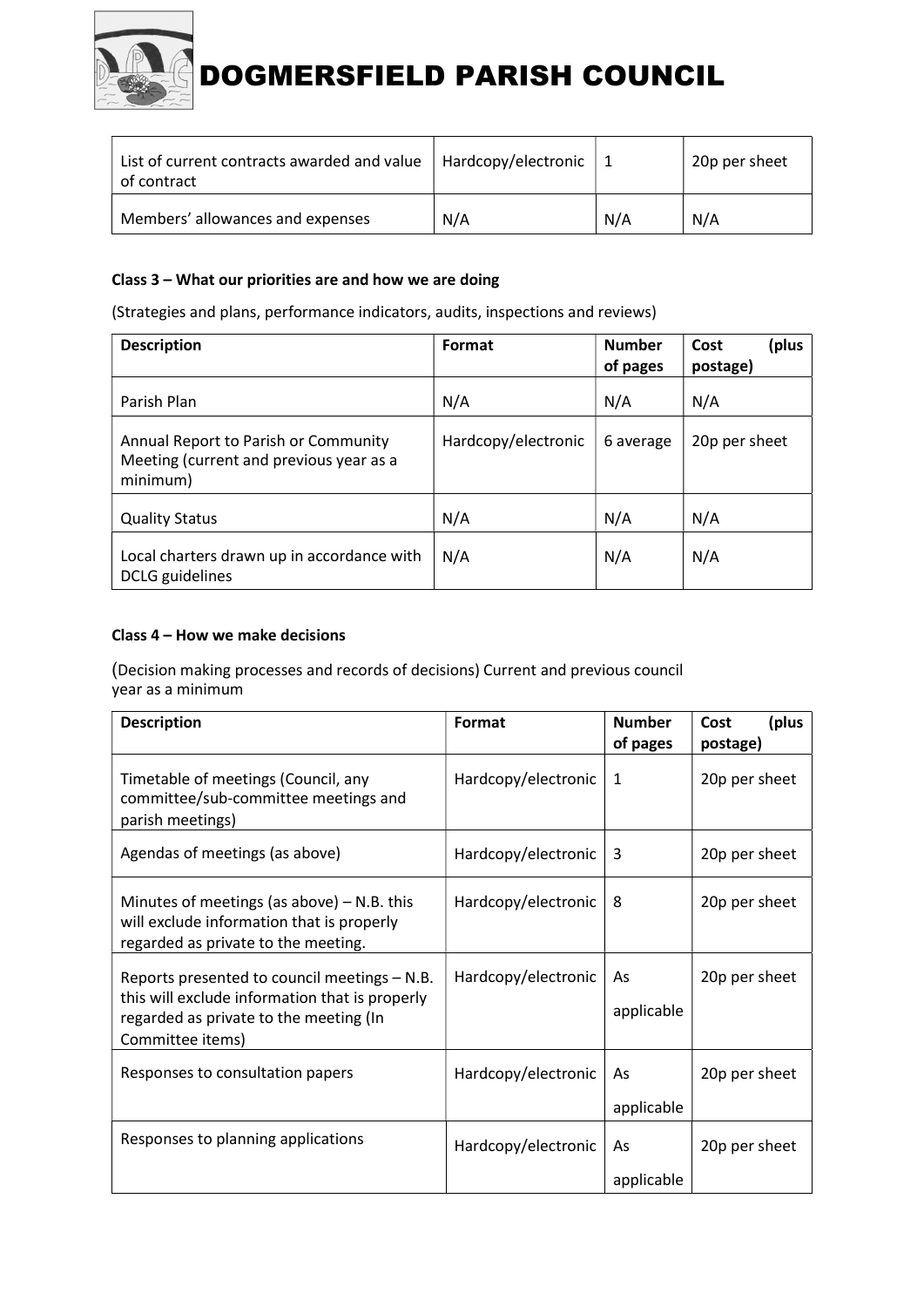

|  | Bye-laws | N/A | N/A | N/A |
|--|----------|-----|-----|-----|
|--|----------|-----|-----|-----|

# Class 5 – Our policies and procedures

(Current written protocols, policies and procedures for delivering our services and responsibilities) Current information only

#### Policies and procedures for the conduct of council business:

| <b>Description</b>                                | Format              | <b>Number</b><br>of pages | (plus<br>Cost<br>postage) |
|---------------------------------------------------|---------------------|---------------------------|---------------------------|
| Procedural standing orders                        | Hardcopy/electronic | 23                        | 20p per sheet             |
| Committee and sub-committee terms of<br>reference | Hardcopy/electronic | 4                         | 20p per sheet             |
| Delegated authority in respect of officers        | N/A                 | N/A                       | N/A                       |
| Code of Conduct                                   | Hardcopy/electronic | 11                        | 20p per sheet             |
| Policy statements                                 | N/A                 | N/A                       | N/A                       |

#### Policies and procedures for the provision of services and about the employment of staff

| <b>Description</b>                                                                                                   | Format              | <b>Number</b><br>of pages | (plus<br>Cost<br>postage) |
|----------------------------------------------------------------------------------------------------------------------|---------------------|---------------------------|---------------------------|
| Internal policies relating to the delivery of<br>services                                                            | N/A                 | N/A                       | N/A                       |
| Equality and diversity policy                                                                                        | N/A                 | N/A                       | N/A                       |
| Health and safety policy<br>(Risk assessments)                                                                       | N/A                 | N/A                       | N/A                       |
| Staff recruitment policies (including current<br>vacancies)                                                          | N/A                 | N/A                       | N/A                       |
| Policies and procedures for handling<br>requests for information (Part of Standing Ord                               | Hardcopy/electronic | 23                        | 20p per sheet             |
| Complaints procedures (including those<br>covering requests for information and<br>operating the publication scheme) | N/A                 | N/A                       | N/A                       |
| Information security policy                                                                                          | N/A                 | N/A                       | N/A                       |
| Records management policies (records<br>retention, destruction and archive)                                          | Hardcopy/electronic | 8                         | 20p per sheet             |
| Data protection policies                                                                                             | Hardcopy/electronic | 4                         | 20p per sheet             |
| Schedule of charges (for the publication of<br>information) see below                                                | Hardcopy/electronic | 1                         | 20p per sheet             |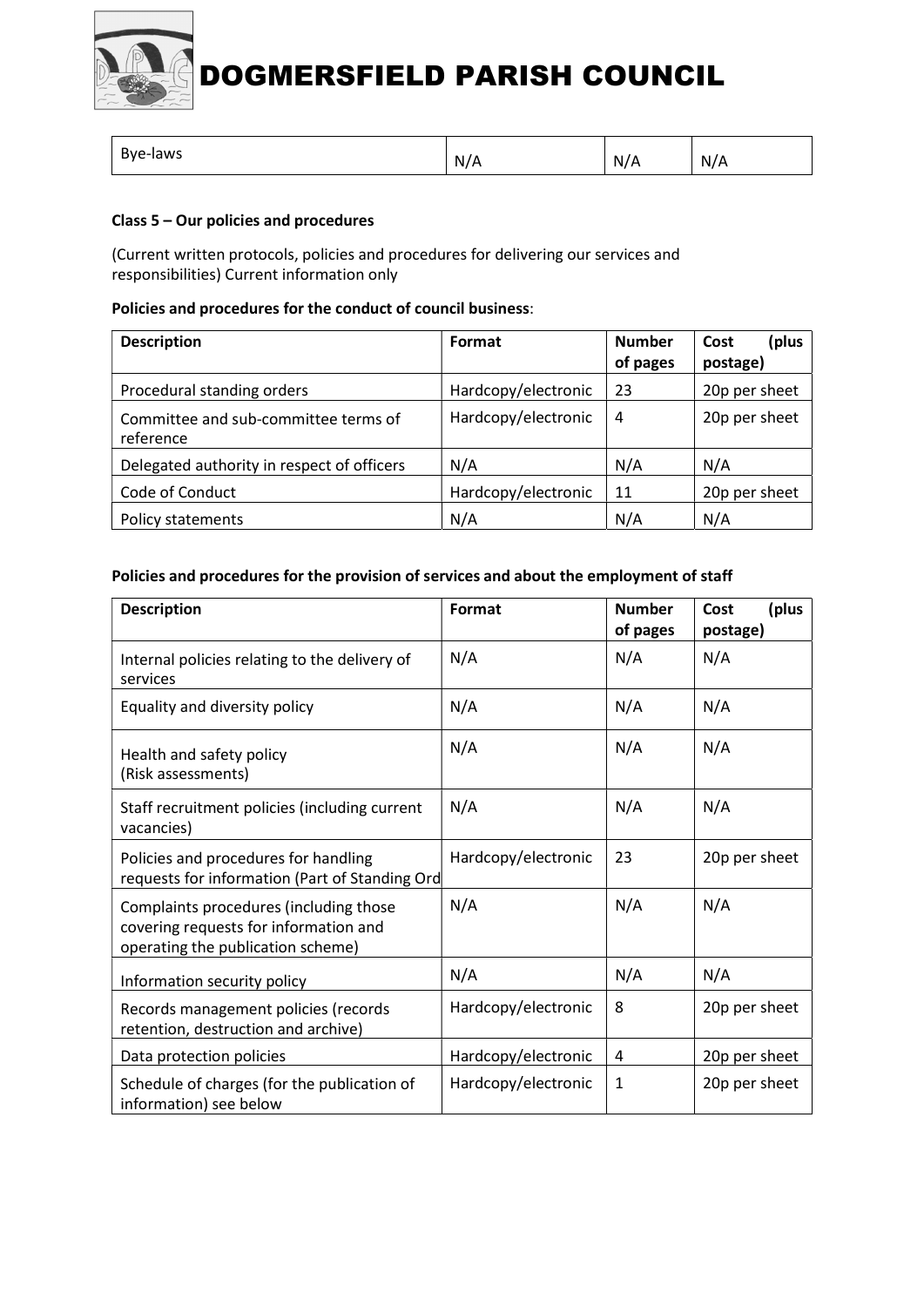

# Class 6 – Lists and Registers

Some information may only be available by personal inspection

| <b>Description</b>                                                                              | Format              | <b>Number</b><br>of pages | (plus<br>Cost<br>postage) |
|-------------------------------------------------------------------------------------------------|---------------------|---------------------------|---------------------------|
| Declaration of Acceptance of Office                                                             | Hardcopy/electronic | 1                         | 20p per sheet             |
| <b>Assets Register</b>                                                                          | Hardcopy/electronic | -1                        | 20p per sheet             |
| Disclosure log (indicating the information<br>that has been provided in response to<br>requests | Hardcopy/electronic | -1                        | 20p per sheet             |
| Register of members' interests                                                                  | Hardcopy/electronic | 20                        | 20p per sheet             |
| Register of gifts and hospitality                                                               | Hardcopy/electronic | 1                         | 20p per sheet             |

# Class 7 – The services we offer

(Information about the services we offer, including leaflets, guidance and newsletters produced for the public and businesses)

| <b>Description</b>                                      | Format | <b>Number</b> | (plus<br>Cost |
|---------------------------------------------------------|--------|---------------|---------------|
|                                                         |        | of pages      | postage)      |
| Allotments                                              | N/A    | N/A           | N/A           |
| Burial grounds and closed churchyards                   | N/A    | N/A           | N/A           |
| <b>Community Centres and Village Halls</b>              | N/A    | N/A           | N/A           |
| Parks, playing fields and recreational<br>facilities    | N/A    | N/A           | N/A           |
| Seating, litter bins, clocks, memorials and<br>lighting | N/A    | N/A           | N/A           |
| <b>Bus shelters</b>                                     | N/A    | N/A           | N/A           |
| <b>Markets</b>                                          | N/A    | N/A           | N/A           |
| Public conveniences                                     | N/A    | N/A           | N/A           |
| Agency agreements                                       | N/A    | N/A           | N/A           |

#### Summary of services for which the Council is entitled to recover a fee:

Burials, Cremations, Erection of Memorials, Hiring of Football and Cricket Pitches, etc. – N/A

#### Additional Information

Not applicable